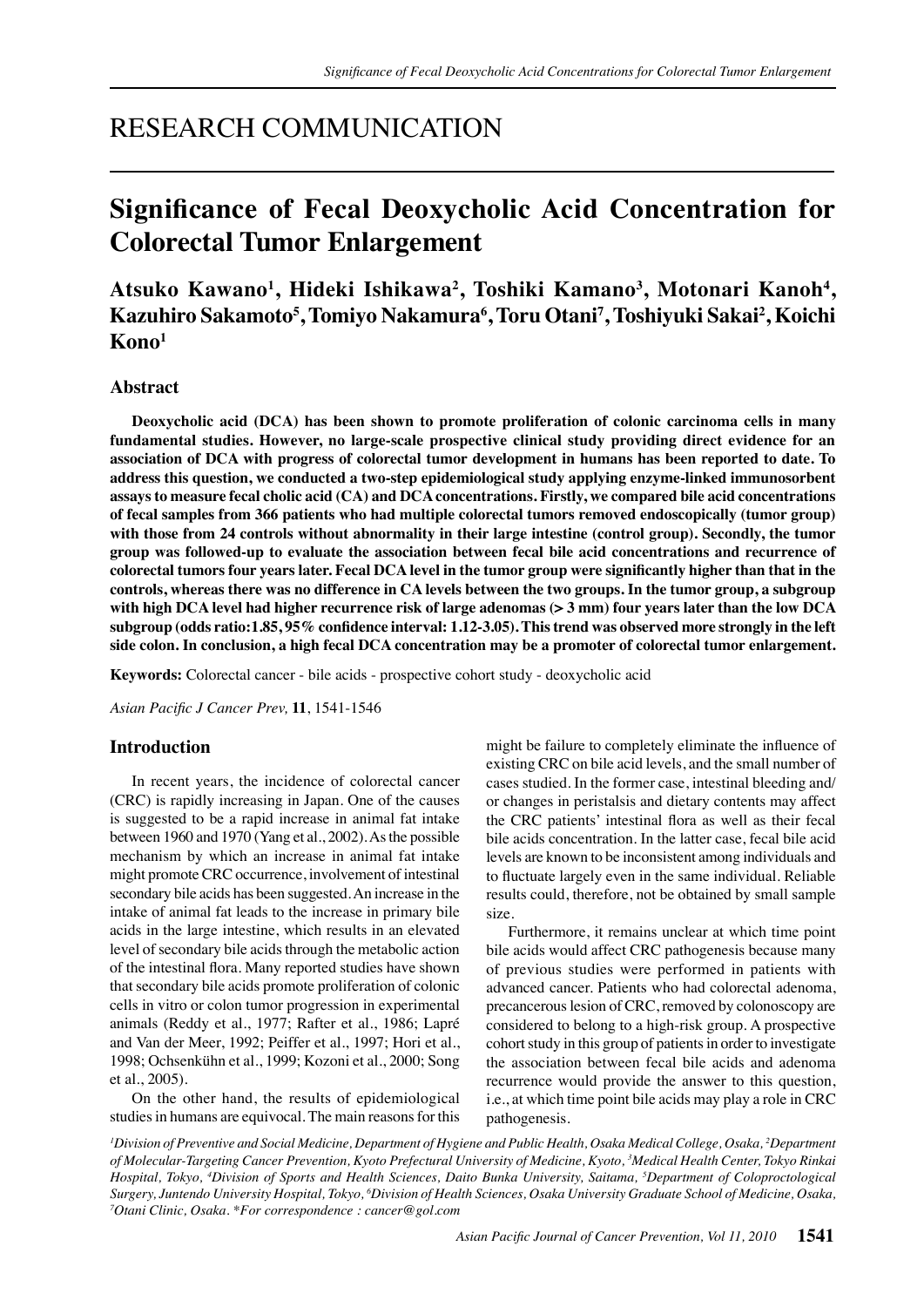#### *Atsuko Kawano et al*

We have already reported a large-scale randomized clinical trial to determine whether dietary fiber and Lactobacillus casei strain Shirota prevent the recurrence of colorectal tumors. At entry of the trial, fecal samples from all participants were obtained. In the present study, we measured fecal bile acids in patients with and without colorectal tumors observed under total colonoscopy, and evaluated the association between fecal bile acids and the recurrence of colorectal tumors.

# **Materials and Methods**

## *Study design*

This study consists of two different designs. One is a cross-sectional study in patients who underwent total colonoscopy at a single institution and the other is a prospective cohort study in patients who had colorectal tumors removed by this procedure. In the former study, a cut-off point was determined in order to divide subjects into high- and low deoxycholic acid (DCA) groups in the latter study, which was performed with data from our randomized clinical trial for cancer prevention.

#### *Subjects*

Tumor group: The tumor group refers to the participants of a randomized clinical trial performed at the Osaka Medical Center for Cancer and Cardiovascular Diseases. We have previously described the study in detail.[10] In brief, the subjects were men and women aged 40 to 65 years who had had two or more colorectal tumors (adenomas and/or early cancers) removed by total colonoscopy within three months of recruitment. The patients were randomly allocated into four regimens receiving Lactobacillus casei preparation, wheat bran biscuit, both or neither. The intervention lasted for four years. The enrollment period of this trial was between June 1993 and September 1997. Total colonoscopy for observation was performed two and four years after the start of the regimen. All polyps discovered by this procedure were resected and examined histologically. Dietary assessments were conducted by means of a 3-day diet record at entry by trained nutritionists.

A total of 380 patients completed the trial. However, the following number of patients failed to collect fecal sample at entry: 4 in the L. casei group, 4 in the wheat bran group, 3 in the both-administered group and 3 in the neither-administered group. After excluding these 14 cases, 366 patients (302 men and 64 women) remained for analysis.

Control group: The subjects of the control group were recruited among the patients who presented to the abovementioned institution within the period of the clinical trial. From a total of 2,026 patients who underwent total colonoscopy between January 1996 and March 1997, 106 men en women aged 40 to 80 years with no abnormality (colorectal tumor, diverticulum or inflammatory bowel disease) observed under this procedure as well as no history of colectomy were selected and invited by mail to participate in the trial. Twenty-four patients consented to give fecal samples.

The study protocol was reviewed and approved by the Ethics Committee of the Osaka Medical Center for Cancer and Cardiovascular Diseases. Written consent was obtained from all patients.

## *Measurement of fecal bile acids*

Fecal sample was collected from each subject as follows. The entire feces of one defecation in the previous evening or in the morning of the first consultation with a nutritionist at entry were directly collected in a black plastic bag covering a bowl. The bag was closed and placed into another transparent plastic bag containing oxygen absorber (AGELESS®) and sealed. Placed in a cooling box with ice, the sample was transported to the hospital. Immediately after arrival, each sample was weighed, to it was added the same amount of water and stirred thoroughly. The entire sample was then frozen at -30°C, freeze-dried under negative pressure, and powdered in a mill. All samples were stored at -30°C until required for analysis performed at Juntendo University. The concentrations of DCA and cholic acid (CA) in each sample were measured by an enzyme-linked immunosorbent assay (ELISA) developed by our collaborator Kamano et al., (1999) using rabbit antisera against DCA and CA. The concentration of each bile acid was adjusted according to the content of water of each sample.

#### *Statistical Analysis*

An unpaired Student's t-test and a  $\chi^2$  test were performed to compare the tumor group with the control group. For evaluating association of fecal DCA with tumor recurrence, logistic regression models were applied to adjust for age, sex, smoking status, alcohol consumption, and body mass index (BMI). Besides, intakes of calcium, carotene and soluble fiber were added to these factors to adjust data for evaluating association of fecal DCA with colorectal tumor recurrence after four years. For all the analyses, statistical significance was established at p < 0.05 for the 2-tailed test. Computation was performed using SPSS® software.

### **Results**

#### *Comparison between the tumor and control groups*

Table 1 shows the baseline characteristics of the subjects. The mean age of the tumor group was lower than that of the control group and the former included a greater proportion of men than the latter. The subjects in the tumor group had higher intakes of alcohol and animal protein and less intake of insoluble dietary fiber compared with those in the control group.

Next, we compared the fecal concentrations of CA, DCA, and DCA/CA between the tumor group and control group (Table 2). The concentration of DCA in the tumor group was significantly higher than that in the control group, and the significant difference was also observed in both men and women in a separate analysis by sex. As for the levels of CA and DCA/CA, there was no significant difference between the two groups.

Then, by evaluating the distribution of the fecal DCA concentration in the tumor group and control group,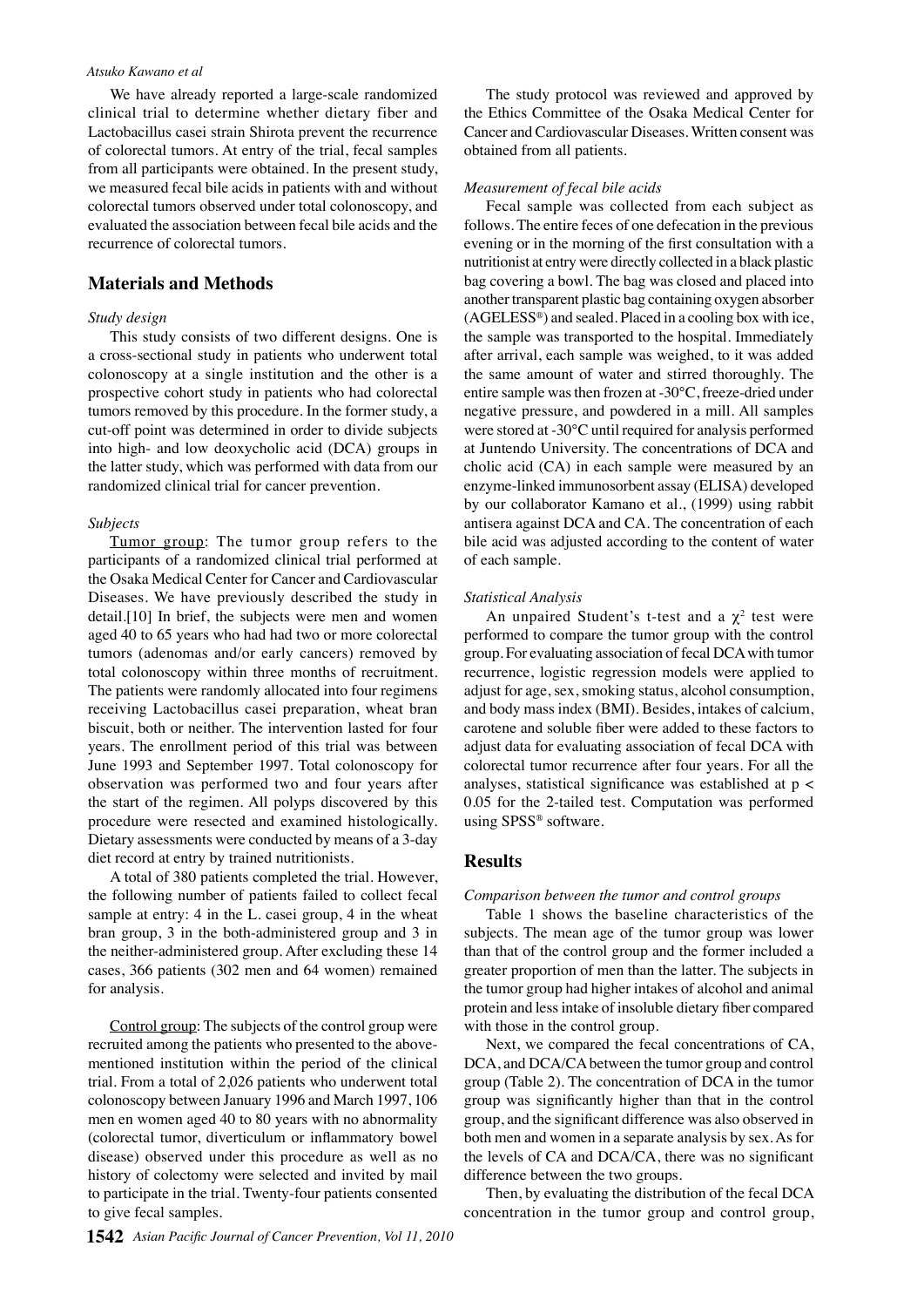|                                |                     | Tumor group ( $n = 366$ ) | Control group $(n = 24)$ |                     |         |
|--------------------------------|---------------------|---------------------------|--------------------------|---------------------|---------|
|                                | $Means \pm SD$      | (Range)                   | $Means \pm SD$           | (Range)             | P value |
| Age, years                     | $55.0+6.1$          | $(40-65)$                 | $59.8 \pm 10.6$          | $(41-78)$           | 0.04    |
| Male sex, number $(\%)$        | 302 (82.5%)         |                           | $13(54.1\%)$             |                     | 0.001   |
| Height, cm                     | $164.1 \pm 7.6$     | $(144.0 - 185.0)$         | $161.2 \pm 11.0$         | $(143.0 - 183.0)$   | 0.22    |
| Body weight, kg                | $64.1+9.8$          | $(37.0 - 99.0)$           | $60.4 \pm 10.8$          | $(44.0 - 86.0)$     | 0.11    |
| BMI, kg/ $m^2x100$             | $23.8 \pm 2.6$      | $(16.8 - 32.2)$           | $23.3 \pm 2.4$           | $(18.7 - 27.1)$     | 0.25    |
| Alcohol intake, mg/day         | $31.2 \pm 26.4$     | $(0.0-138.0)$             | $17.2 \pm 19.0$          | $(0.0 - 57.5)$      | 0.02    |
| Current smoker, number $(\%)$  | $165(45.0\%)$       |                           | $6(25.5\%)$              |                     | 0.05    |
| Dietary intake                 |                     |                           |                          |                     |         |
| Total energy, kcal/day         | $2109.2 \pm 395.7$  | $(851.0 - 3854.7)$        | $1963.9 \pm 400.7$       | $(1174.3 - 2698.3)$ | 0.08    |
| Fat, g/day                     | $54.5 \pm 15.3$     | $(19.2 - 122.1)$          | $53.8 \pm 15.0$          | $(26.5 - 88.2)$     | 0.82    |
| Calcium, mg/day                | $650.4 \pm 240.3$   | $(186.6 - 1851.0)$        | $717.4 \pm 274.0$        | $(295.0 - 1325.3)$  | 0.19    |
| Carotenoid, mg/day             | $2927.9 \pm 1687.0$ | $(145.1 - 11139.4)$       | $3199.1 \pm 2053.3$      | $(263.3 - 7800.3)$  | 0.45    |
| Total dietary fiber, g/day     | $15.2 + 4.2$        | $(4.9-32.2)$              | $17.1 \pm 7.0$           | $(4.4 - 33.1)$      | 0.20    |
| Soluble dietary fiber, g/day   | $3.3 \pm 1.2$       | $(0.6-9.4)$               | $3.6 \pm 1.4$            | $(0.9-6.4)$         | 0.25    |
| Insoluble dietary fiber, g/day | $11.8 \pm 3.1$      | $(3.6-22.7)$              | $13.4 \pm 5.6$           | $(3.5 - 26.7)$      | 0.02    |
| Protein, g/day                 | $83.3 \pm 16.9$     | $(36.9 - 136.5)$          | $77.7 \pm 20.6$          | $(40.6 - 108.7)$    | 0.20    |
| Animal protein, g/day          | $46.8 \pm 13.5$     | $(14.2 - 82.4)$           | $39.8 \pm 15.2$          | $(19.2 - 69.8)$     | 0.04    |
| Vegetable protein, g/day       | $36.5 \pm 7.7$      | $(14.0 - 69.7)$           | $37.8 \pm 10.3$          | $(16.1 - 57.3)$     | 0.44    |

#### **Table 1. Baseline Characteristics of Subjects and the Amount of Dietary Daily Intake**

100.0 **Table 2. Bile Acid Concentration (mg/g wet feces) of the Tumor Group Compared to which of the Control Group by Enzyme-Linked Immunosorbent Assay.a**

|                  | Total $(n = 390)$ |                  | Male $(n = 315)$ |                        | Female $(n = 75)$ |       | 75.0             |                                                                                                       |       |      |
|------------------|-------------------|------------------|------------------|------------------------|-------------------|-------|------------------|-------------------------------------------------------------------------------------------------------|-------|------|
|                  |                   |                  |                  |                        |                   |       |                  | Tumor group Control group P value Tumor group Control group P value Tumor group Control group P value |       |      |
| Bile acid        | $(n = 366)$       | $(n = 24)$       |                  | $(n = 302)$            | $(n = 13)$        |       | $(n = 64)$       | $(n = 11)$                                                                                            |       |      |
| $CA^b$           | $4.82 + 4.81$     | $3.60 + 4.27$    |                  | $5.09 + 5.02$          | $3.41 \pm 3.64$   |       | $3.58 \pm 3.43$  | $3.81 \pm 5.10$                                                                                       |       |      |
|                  | $(0.33 - 51.94)$  | $(0.23 - 14.99)$ | 0.18             | $(0.33 - 51.94)$       | $(0.68 - 11.42)$  | 0.13  | $(0.38-14.99)$   | $(0.23 - 14.99)$                                                                                      | 0.88  | 50.0 |
| $DCA^c$          | $17.28 \pm 12.93$ | $9.97 \pm 6.07$  |                  | $17.88 \pm 13.08$      | $11.78 + 5.99$    |       | 14.49±11.91      | $7.84 \pm 5.70$                                                                                       |       |      |
|                  | $(1.40 - 84.65)$  | $(1.49 - 22.22)$ |                  | $< 0.001$ (1.79-84.65) | $(3.29 - 22.22)$  | 0.004 | $(1.40 - 61.66)$ | $(1.49-19.27)$                                                                                        | 0.007 |      |
| $DCA^{c}/CA^{b}$ | $7.89 + 7.35$     | $6.51 + 5.04$    |                  | $7.70 \pm 7.30$        | $5.96 \pm 3.96$   |       | $8.78 + 7.57$    | $7.18 \pm 6.22$                                                                                       |       |      |
|                  | $(0.17 - 35.93)$  | $(0.26 - 19.00)$ | 0.21             | $(0.17 - 35.93)$       | $(0.94 - 12.34)$  | 0.15  | $(0.26 - 26.33)$ | $(0.26 - 19.00)$                                                                                      | 0.45  | 25.0 |
|                  |                   |                  |                  |                        |                   |       |                  |                                                                                                       |       |      |

<sup>a</sup>Values are means±SD. Ranges are given between parenthesis; <sup>b</sup>CA; cholic acid; <sup>c</sup>DCA; deoxycholic acid

#### Table 3. Incidence of Colorectal Tumor Before Recruitment According to the Fecal DCAª Concentration

|                                   |                                | $DCA^a$ (mg / g wet feces) |               | $OR^b$ | 95% CI          |
|-----------------------------------|--------------------------------|----------------------------|---------------|--------|-----------------|
|                                   |                                | $\leq$ 13.8                | >13.8         |        |                 |
| Control group, number of subjects |                                | 18                         |               |        |                 |
| Tumor group, number of subjecs    |                                | 181                        | 185           | 2.44   | $(0.92 - 6.48)$ |
|                                   | Tumor more than 4 lesions      | 87 (48.0%)                 | $101(54.5\%)$ | 2.64   | $(0.95 - 7.33)$ |
|                                   | Largest size of tumor $> 9$ mm | 81 (44.7%)                 | 89 (48.1%)    | 3.02   | $(1.09 - 8.35)$ |
|                                   | High grade tumor $3$           | $108(59.6\%)$              | $110(59.4\%)$ | 2.31   | $(0.84 - 6.38)$ |

<sup>a</sup>DCA: deoxychol<sup>ic acid</sup>; <sup>b</sup> Adjusted for age, gender, body mass index, alcohol and smoking; <sup>c</sup>High grade tumor: adenoma with severe atypia and cancer in situ

we determined a cut-off point between these groups as 13.8 mg/g wet feces at which the sum of sensitivity and specificity was its maximum. According to this cut-off point, the subjects of the tumor group were divided into two subgroups; the "above 13.8" group refers to the patients whose fecal DCA concentration was higher than 13.8 mg/g wet feces, while the "under 13.8" group refers to those with fecal DCA concentration of 13.8 mg/g wet feces or below.

Characteristics of tumors, i.e., the number, size and histology of adenomas, detected by the initial colonoscopy before recruitment were evaluated according to the fecal DCA concentration (Table 3). Among the subjects who had tumor(s) larger than 9 mm, those with DCA "above 13.8" had significantly higher odds ratio (OR) of 3.02 (95% confidence interval (CI) 1.09-8.35) than that in the controls after adjustment for age, sex, BMI, smoking status, and alcohol intake. The OR of the size of tumor was higher than that of the number or the grade of atypia.

## *Evaluation of the tumor group according to the fecal DCA concentration*

Table 4 shows the clinical characteristics in the tumor group according to the fecal DCA level. The "above 13.8" group included a significantly greater proportion of men than the "under 13.8" group. Furthermore, the mean body weight was higher and the intakes of calcium, carotene and dietary fiber were lower in the "above 13.8" group compared with the "under 13.8" group. There was no difference in alcohol intake, smoking status, and intakes of other nutrients between the two groups.

#### *Prospective cohort study in the tumor group*

Recurrence of colorectal tumor observed four years

**20.3 6.3 10.1**

**46.8 56.3**

 $\Omega$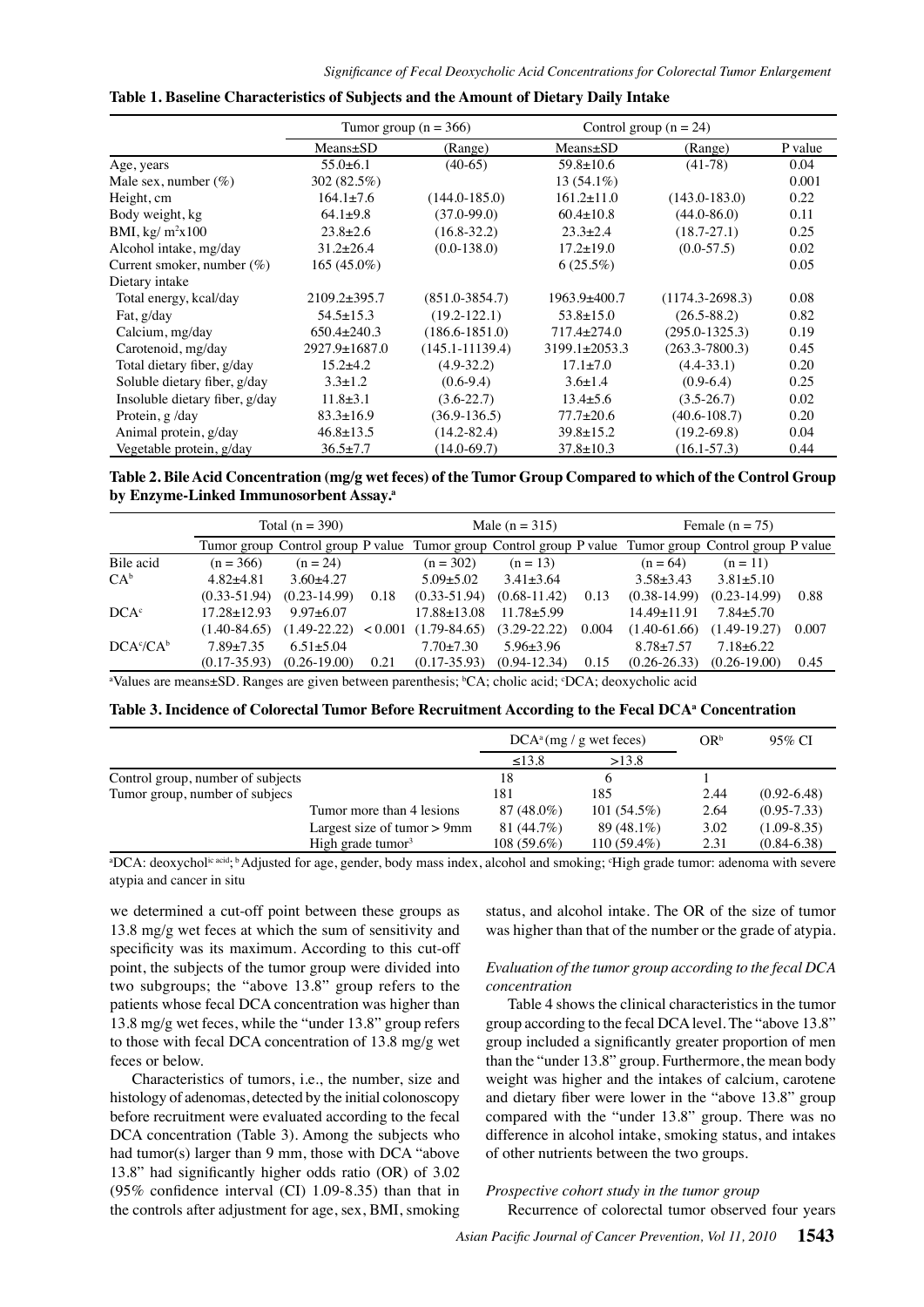#### *Atsuko Kawano et al*

|                                | $DCA^a$ (mg/g wet feces) |                     |                     |                     |         |  |
|--------------------------------|--------------------------|---------------------|---------------------|---------------------|---------|--|
|                                |                          | $\leq$ 13.8 (n=181) | $>13.8$ (n=185)     |                     |         |  |
|                                | Means±SD                 | (Range)             | Means±SD            | (Range)             | P value |  |
| Age, years                     | $55.5 \pm 6.0$           | $(40-65)$           | $54.5 \pm 6.1$      | $(42-65)$           | 0.13    |  |
| Male sex, number $(\%)$        | 144 (79.5%)              |                     | 158 (85.4%)         |                     | 0.009   |  |
| Height, cm                     | $163.6{\pm}7.9$          | $(144.0 - 185.0)$   | $164.8 \pm 7.4$     | $(144.0 - 182.0)$   | 0.16    |  |
| Weight, kg                     | $63.3+9.8$               | $(37.0 - 98.0)$     | $65.5+9.9$          | $(43.0 - 99.0)$     | 0.04    |  |
| BMI, $\frac{kg}{m^2x100}$      | $23.5 \pm 2.5$           | $(16.8 - 32.2)$     | $24.0 \pm 2.7$      | $(18.0 - 32.0)$     | 0.07    |  |
| Alcohol intake, mg/day         | $29.4 \pm 25.9$          | $(0.0-138.0)$       | $33.5 \pm 26.6$     | $(0.0-115.0)$       | 0.15    |  |
| Current smorker, number $(\%)$ | 77 (42.5%)               |                     | 83 (44.8%)          |                     | 0.83    |  |
| Dietary intake                 |                          |                     |                     |                     |         |  |
| Total energy, kcal/day         | 2097.0±412.4             | $(851.0 - 3273.1)$  | $2121.1 \pm 379.6$  | $(1157.3 - 3854.7)$ | 0.56    |  |
| Fat, g/day                     | $54.5 \pm 16.3$          | $(25.3 - 122.1)$    | $54.5 \pm 14.4$     | $(19.2 - 99.5)$     | 0.96    |  |
| Fat/total energy, %            | $23.4 \pm 5.3$           | $(12.5-49.5)$       | $23.2 \pm 5.1$      | $(10.1 \pm 35.5)$   | 0.69    |  |
| Calcium, mg/day                | $690.7 \pm 254.1$        | $(186.6 - 1851.0)$  | $616.3 \pm 219.8$   | $(191.0 - 1403.7)$  | 0.002   |  |
| Carotenoid, mg/day             | 3200.6±1815.3            | $(323.3 - 11139.4)$ | $2664.1 \pm 1511.4$ | $(145.1 - 8011.8)$  | 0.002   |  |
| Total dietary fiber, g/day     | $15.8 + 4.3$             | $(4.9-32.2)$        | $14.6 \pm 4.0$      | $(4.9-27.3)$        | 0.01    |  |
| Soluble dietary fiber, g/day   | $3.5 \pm 1.2$            | $(1.1-9.4)$         | $3.2 \pm 1.1$       | $(0.6-6.4)$         | 0.005   |  |
| Insoluble dietary fiber, g/day | $12.2 \pm 3.2$           | $(3.6-22.7)$        | $11.4 \pm 3.1$      | $(4.0-20.9)$        | 0.02    |  |
| Protein, g/day                 | $84.4 \pm 17.1$          | $(36.9 - 125.0)$    | $82.9 \pm 17.0$     | $(43.7-136.5)$      | 0.41    |  |
| Animal protein, g/day          | $45.5 \pm 13.8$          | $(14.9 - 81.3)$     | $46.4 \pm 13.4$     | $(14.2 - 82.4)$     | 0.41    |  |
| Vegetable protein, g/day       | $36.8 \pm 7.6$           | $(14.0 - 58.5)$     | $36.5 \pm 7.7$      | $(18.0 - 69.7)$     | 0.70    |  |

## Table 4. Characteristics and Dietary Daily Intake in the Tumor Group According to Fecal DCAª Concentration

a DCA; deoxycholic acid

#### **Table 5. Recurrence of Colorectal Tumor on the 4th Year After the Intervention**

|                                                   | $DCA^a$ (mg/g wet feces)         |               | Relative          | 95% CI | OR <sup>b, c</sup> | 95% CI                                              | $OR^{b,d}$ | 95% CI                                                    |
|---------------------------------------------------|----------------------------------|---------------|-------------------|--------|--------------------|-----------------------------------------------------|------------|-----------------------------------------------------------|
|                                                   | $\leq$ 13.8 (n=181)>13.8 (n=185) |               | risk <sup>b</sup> |        |                    |                                                     |            |                                                           |
| Number of tumors<br>At least one                  | 89 (49.1%)                       | $102(55.1\%)$ | 1.12              |        |                    | $(0.92-1.36)$ 1.34 $(0.87-2.06)$ 1.32 $(0.85-2.05)$ |            |                                                           |
| Number of tumors<br>$>$ 3                         | 11 $(6.1\%)$                     | $12(6.4\%)$   | 1.06              |        |                    | $(0.48-2.36)$ 1.02 $(0.42-2.49)$                    |            | $1.02 \quad (0.41 - 2.52)$                                |
| Tumor with moderate to sever atypia $67 (37.15%)$ |                                  | 78 (42.2%)    | 1.13              |        |                    | $(0.88-1.47)$ 1.32 $(0.85-2.06)$                    | 1.3        | $(0.83 - 2.03)$                                           |
| Size of tumor $> 3$ mm                            | 38 (20.9%)                       | $60(32.4\%)$  | 1.54              |        |                    | $(1.08-2.19)$ 1.82 $(1.11-2.96)$ 1.85 $(1.12-3.05)$ |            |                                                           |
| Right side colone                                 | $25(13.8\%)$                     | $37(20.0\%)$  | 1.44              |        |                    | $(0.91-2.30)$ 1.45 $(0.82-2.57)$ 1.55 $(0.86-2.78)$ |            |                                                           |
| Left side $\text{color}^f$                        | $15(8.2\%)$                      | $28(15.1\%)$  | 1.82              |        |                    | $(1.00-3.30)$ 1.98 $(1.00-3.92)$ 2.07 $(1.02-4.21)$ |            |                                                           |
| Rectum                                            | $6(3.3\%)$                       | $7(3.7\%)$    | 1.14              |        |                    | $(0.39-3.33)$ 1.35 $(0.42-4.36)$ 1.22 $(0.35-4.21)$ |            |                                                           |
| Size of tumor $> 9$ mm                            | $1(0.5\%)$                       | $6(3.2\%)$    | 5.87              |        |                    |                                                     |            | $(0.71-48.27)$ 9.92 $(0.97-100.75)$ 11.54 $(1.16-114.97)$ |

<sup>a</sup> DCA: deoxycholic acid; <sup>b</sup> The relative risk and OR as compared with the group with DCA  $\leq 13.8$ ;  $\cdot$  Adjusted for age, gender, BMI, alcohol, smoking and intervention group; d Adjusted for age, gender, BMI, alcohol, smoking, intervention group, calcium intake, carotene intake and soluble dietary fiber intake.;  $\epsilon$  Right side colon: cecum, ascending colon and transverse colon;  $\epsilon$ Left side colon: descending colon and sigmoid colon

after the collection of fecal samples in the tumor group is shown in Table 5. The recurrence risk of a large-sized adenoma  $(> 3$  mm) in the "above 13.8" group was significantly higher than that in the "under 13.8" group. This trend was not changed after adjustment for age, sex, BMI, alcohol intake, smoking status, intakes of calcium, carotene, soluble dietary fiber, and intervention group. Especially, the relative risk of developing tumor larger than 9 mm was markedly higher in the "above 13.8" group; the adjusted OR was 11.54 (95% CI: 1.16-114.97). With regard to the site, we observed stronger association between fecal DCA level and tumor larger than 3 mm in the left side colon, i.e., descending colon and sigmoid colon. There was no significant difference between the two subgroups in the number of tumors or the grade of atypia.

## **Discussion**

This epidemiological study demonstrated that a high fecal DCA concentration was strongly associated with the progress of colorectal adenoma, known precancerous

lesion of CRC.

Animal experiments using rodents administered chemical carcinogens suggested that secondary bile acids, mainly deoxycholic acid and lithocholic acid (LCA), could have the ability to promote colorectal tumors (Reddy et al., 1977; Rafter et al., 1986; Hori et al., 1998; Kozoni et al., 2000). Some experimental studies showed that bile acids, especially secondary bile acids, could disrupt the integrity of the colonic mucosal cell membrane and the increased cell loss would stimulate compensatory cell renewal by increased mucosal proliferation (Lapré and Van der Meer, 1992; Peiffer et al., 1997; Song et al., 2005).

On the other hand, the results of clinical studies investigating a relationship between fecal bile acids and CRC are inconsistent. Three case-control studies reported that total fecal bile acids promoted the development of CRC and/or colorectal adenoma (Hill et al., 1975; Mudd et al., 1980; Murray et al; 1980), and two studies reported similar results with secondary bile acids (Reddy et al., 1975; Reddy and Wynder, 1977). Owen et al. reported the association of LCA/DCA with the risk of CRC and/or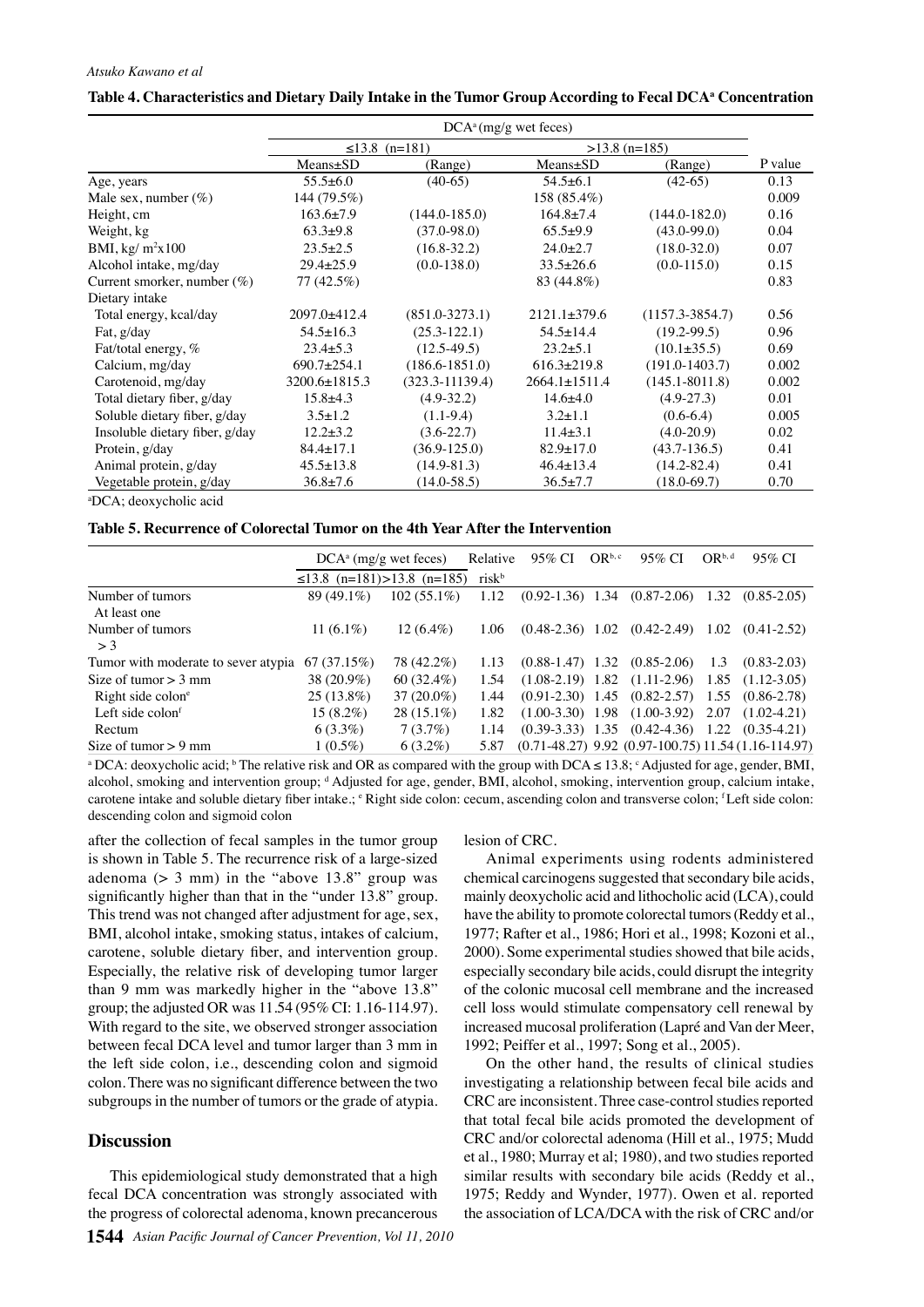adenoma, suggesting LCA/DCA as a beneficial biomarker (Owen et al., 1986; 1987; 1992; Little et al., 2002). However, there are six reports finding no association of the concentration of total fecal bile acids or each bile acid with CRC (Kaibara et al., 1983; Tanida et al., 1984; Breuer et al., 1985; Imray et al., 1992; Roy et al., 1999; Meance et al., 2003). One nested case-control study was reported as a prospective study, showing no significant association of total fecal bile acids concentration, DCA concentration or LCA/DCA with CRC occurrence (Haines et al., 2000). The conceivable reasons for this inconsistency are small sample size of cases, possible influence of existing cancer or adenoma on the patient's fecal bile acid composition, and extreme difficulty in performing a highly accurate measurement of fecal bile acids.

In contrast, our study has the following strong points. The number of cases was sufficiently large. Also the influence of existing tumor was completely eliminated by excluding patients with advanced cancer or those with a history of colectomy, and by endoscopic removal of all adenomas several weeks before fecal samples were collected. Moreover, the entire feces obtained from one defecation were processed into homogeneous freezedried powder as a whole, which enabled us to perform an accurate measurement. Lastly, the patients with resected colorectal tumors were prospectively followed-up to observe tumor recurrence after the collection of fecal samples. Therefore, our findings obtained from this study are considered to be highly reliable.

Haines et al. reported no association of fecal DCA concentration or LCA/DCA with the risk of CRC in their prospective study (Haines et al., 2000). However, they also observed slightly elevated fecal DCA levels in patients with CRC and their endpoint was CRC alone unlike our study including all tumors (mainly adenomas.) Therefore, the results of these two studies would not be considered to conflict with each other.

Dietary fiber, calcium and carotene, which showed a significant negative correlation with fecal DCA concentration in this study, are suggested to be protective against CRC occurrence in many epidemiological studies. Thus, there is a strong possibility of DCA playing an important role in the risk reduction mechanism by intakes of dietary fiber, calcium and carotene. Dietary fiber may alter the intestinal flora leading to the changes in fecal DCA concentration, whereas detailed mechanisms for calcium and carotene to reduce CRC risk are still unknown.

On the other hand, there are some points to note in this study. Firstly, there is a marked imbalance between the number of men and women in our subjects. This is because the test institution often accepts referrals of company employees through periodic health-check offered by their employer, which is a common practice in Japan. Since the proportion of women in regular employment is still small, this was reflected in our study population. Although the similar trend was observed in separate analysis by sex, the results of this study should be interpreted in women with caution. Secondly, there were some differences between fecal bile acid concentrations previously reported by Kamano (Kamano et al., 1999), who is also a collaborator

of this study, and the measurements in the present study. This may be explained by the different treatment of fecal samples. Kamano et al. collected a part of feces and analyzed them directly, whereas we added water to the entire feces, freeze-dried and powdered before analysis. Since all samples in this study were treated in exactly the same way, measurements within this study are considered to be highly comparable.

In conclusion, our study demonstrated in a large human population the association of DCA with the progress of colorectal tumor, particularly tumor enlargement, which was previously implicated by fundamental studies. These findings clarify a part of CRC pathogenesis and also suggest possibility of fecal DCA concentration being high-risk marker for CRC.

### **Acknowledgments**

The authors thank Tomoko Aoyama, Tomoko Saeki and Ayako Nasu for their administrative support, and Kazuko Kimura and Ikuko Takeyama for their dietary instruction. We are also grateful to Kyoko Leuven-Uchiyama for her translating this manuscript.

## **References**

- Breuer NF, Dommes P, Jaekel S, et al (1985). Faecal bile acid excretion pattern in colonic cancer patients. *Dig Dis Sci*, **30**, 852-9.
- Haines A, Hill MJ, Thompson MH, et al (2000). A prospective study of faecal bile acids and colorectal cancer. *Eur J Cancer Prev*, **9**, 317-23.
- Hill MJ, Drasar BS, Williams REO, et al (1975). Fecal bile acids and clostridia in patients with cancer of the large bowel. *Lancet*, **1**, 535-9.
- Hori T, Matsumoto K, Sakaitani Y, et al (1998). Effect of dietary deoxycholic acid and cholesterol on fecal steroid concentration and its impact on the colonic crypt cell proliferation in azoxymethane-treated rats. *Cancer Lett*, **124**, 79-84.
- Imray CH, Radley S, Davis A, et al (1992). Faecal unconjugated bile acids in patients with colorectal cancer or polyps. *Gut*, **33**, 1239-45.
- Ishikawa H, Akedo I, Otani T, et al (2005). Randomized trial of dietary fiber and Lactobacillus casei administration for prevention of colorectal tumors. *Int J Cancer*, **116**, 762-7.
- Kaibara N, Sasaki T, Ikeguchi M, et al (1983). Fecal bile acid and neutral sterols in Japanese with large bowel carcinoma. *Oncology*, **40**, 255-8.
- Kamano T, Mikami Y, Kurasawa T, et al (1999). Ratio of primary and secondary bile acids in feces: possible marker for colorectal cancer? *Dis Colon Rectum*, **42**, 668-72.
- Kozoni V, Tsioulias G, Shiff S, et al (2000). The effect of lithocholic acid on proliferation and apoptosis during the early stages of colon carcinogenesis: differential effect on apoptosis in the presence of a colon carcinogen. *Carcinogenesis*, **21**, 999-1005.
- Lapré JA, Van der Meer R (1992). Diet-induced increase of colonic bile acids stimulates lytic activity of fecal water and proliferation of colonic cells. *Carcinogenesis*, **13**, 41-4.
- Little J, Owen RW, Femandez F (2002). Asymptomatic colorectal neoplasia and fecal characteristics: a case-control study of subjects participating in the Nottingham fecal occult blood screening trial. *Dis Colon Rectum*, **45**, 1233-41.